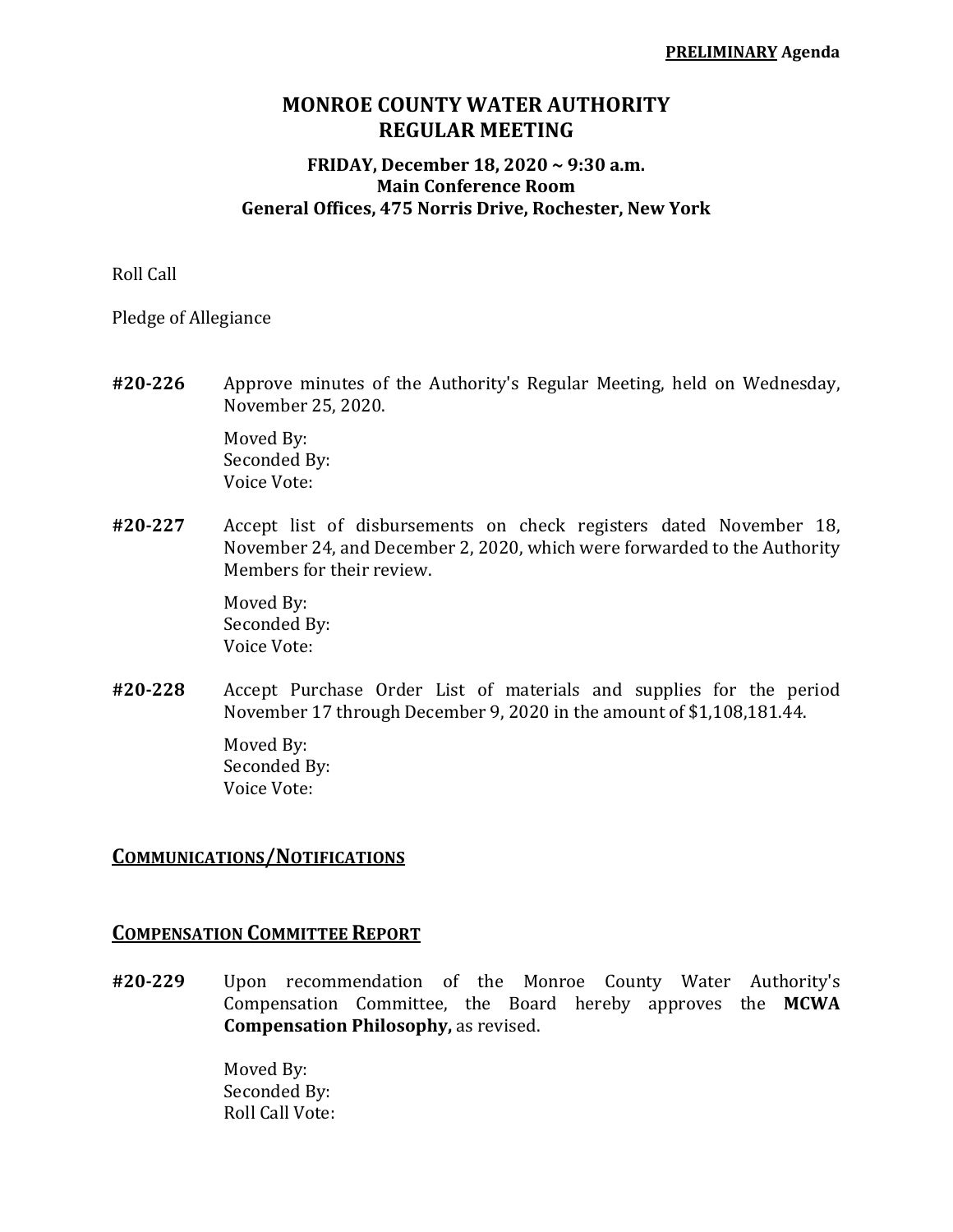**#20‐230** Confirm the following personnel appointment pending approval and pursuant to the Rules and Regulations of the Monroe County Civil Service Commission:

> Appointment of Kyle Milner to the title of Electrical & Instrumentation Mechanic III, effective January 4, 2021 at Salary Schedule 4, Group 3.

 Moved By: Seconded By: Roll Call Vote:

**#20‐231** Confirm the following personnel appointment pending approval and pursuant to the Rules and Regulations of the Monroe County Civil Service Commission:

> Provisional Appointment of Justin Moore to the title of Director of Information Technology, effective January 19, 2021 at Salary Schedule 3, Group 9.

 Moved By: Seconded By: Roll Call Vote:

**#20‐232** Confirm the following personnel appointment pending approval and pursuant to the Rules and Regulations of the Monroe County Civil Service Commission:

> Provisional Appointment of Bruce Cavallaro to the title of Senior Network Technician, effective December 30, 2020 at Salary Schedule 3, Group 5.

 Moved By: Seconded By: Roll Call Vote:

**#20‐233** Confirm the following personnel appointment pending approval and pursuant to the Rules and Regulations of the Monroe County Civil Service Commission:

> Promotional Appointment of Catherine Zachary to the title of Office Clerk III, effective December 21, 2020 at Salary Schedule 5, Group 2.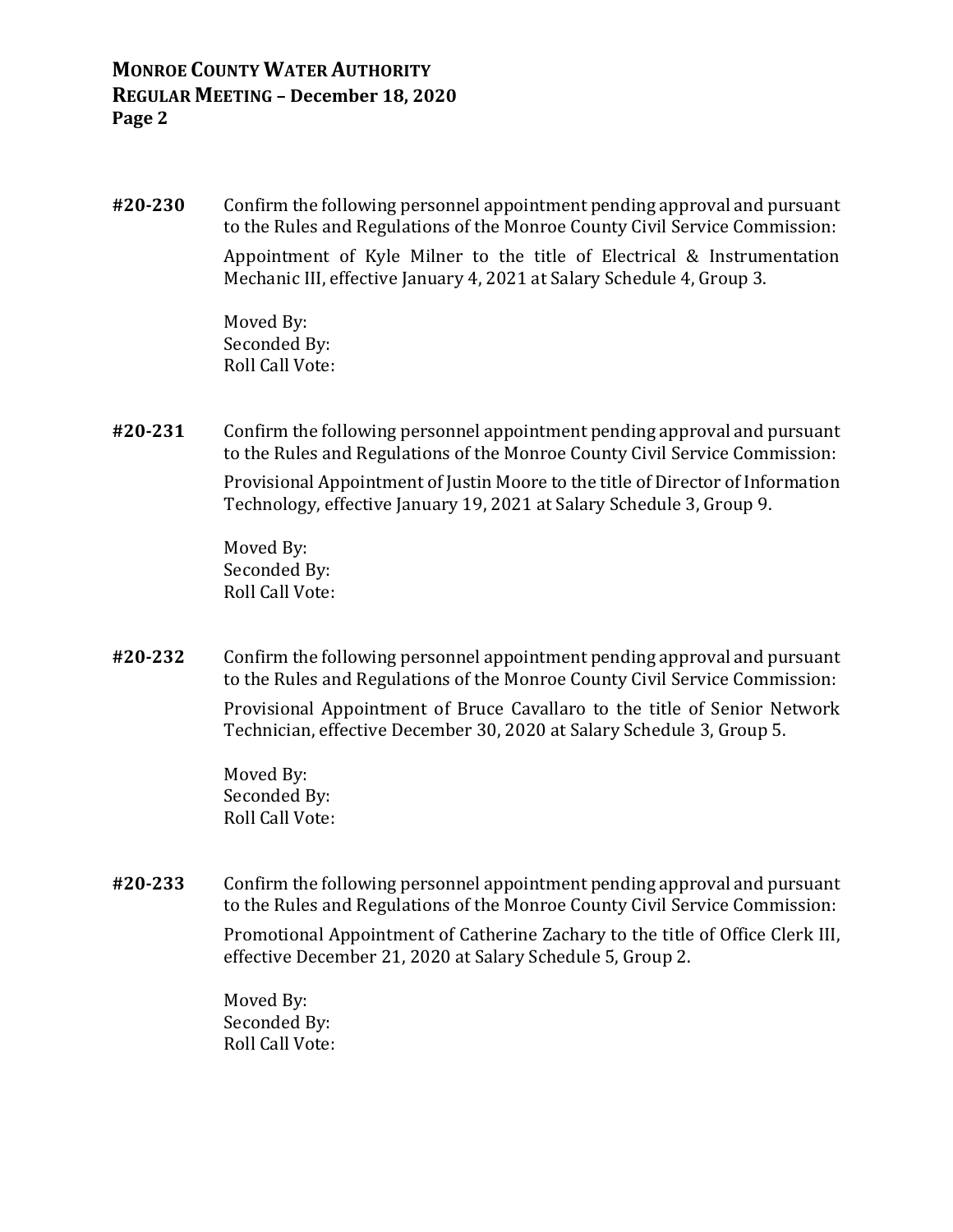**#20‐234** Authorize the as-needed use of **New York State OGS Contract, Group #05602, Award #23216, Contract #PC69219 –** for the purchase of **Ultra Low Sulfur Diesel Fuel** for Authority vehicles and equipment from vendorawarded **Noco Energy Corporation**, for an estimated amount of \$200,000 through the contract period ending August 26, 2021.

> Moved By: Seconded By: Roll Call Vote:

**#20‐235** Authorize a unit price contract for **Curb Boxes**, purchased as needed from low responsive, responsible bidder, **T. Mina Supply East, Inc.,** in the bid amount of \$67,939 for an initial one year term, renewable for up to four additional one year terms upon mutual consent. The bid amount is based upon estimated quantities, and the contract includes the option of a 5% increase in pricing per year of extension.

> Moved By: Seconded By: Roll Call Vote:

**#20‐236** Authorize the purchase of **Office Supplies** to be ordered as needed from **W.B. Mason Co., Inc.** for an estimated amount of \$30,000 utilizing the City of Rochester Contract #504270/133520, through the contract period ending November 30, 2021.

> Moved By: Seconded By: Roll Call Vote:

**#20‐237** Authorize the **Amendment of Resolution #20‐213** (ref. 11/25/2020) to reflect the purchase of a new **Software Licensing and Support Agreement** from **Wonderware North, a Q‐Mation Company** for the Authority's SCADA system **Wonderware®** and **ThinManager® software**, including onsite assistance to implement software upgrades, for an estimated total cost up to \$120,000 for the three year term beginning December 30, 2020 through December 29, 2023.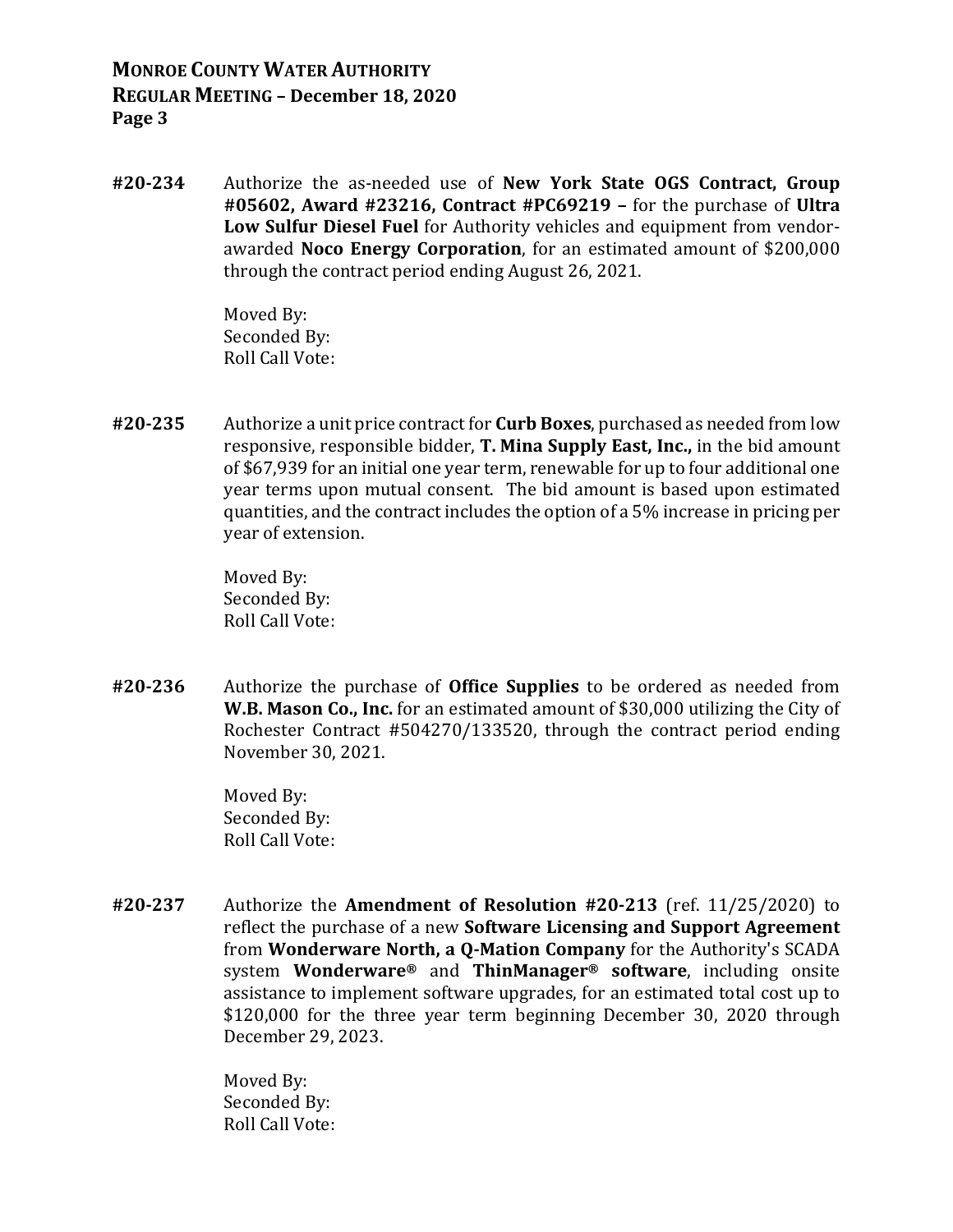**#20‐238** Authorize a Blanket Purchase Order for the procurement of **various electrical materials and equipment** for maintenance and repair of the Authority's equipment and facilities, to be ordered as needed from **Graybar Electrical Supply** for an estimated total cost of \$50,000 for the term January 1, 2021 through December 31, 2021.

> Moved By: Seconded By: Roll Call Vote:

**#20‐239** Authorize a Blanket Purchase Order for the procurement of **various electrical materials and equipment** for maintenance and repair of the Authority's equipment and facilities, to be ordered as needed from **Kovalsky‐Carr Electrical Supply Company, Inc.,** for an estimated total cost of \$50,000 for the term January 1, 2021 through December 31, 2021.

> Moved By: Seconded By: Roll Call Vote:

**#20‐240** Authorize a Blanket Purchase Order for the procurement of **various electrical materials and equipment** for maintenance and repair of the Authority's equipment and facilities, to be ordered as needed from **Horizon Solutions, LLC** for an estimated total cost of \$50,000 for the term January 1, 2021 through December 31, 2021.

> Moved By: Seconded By: Roll Call Vote:

**#20‐241** Authorize the purchase of a **1500 kW Caterpillar Model 3512C Diesel Emergency Packaged Generator Set** for the Lake Water Pump Station from **Milton‐CAT** (Batavia, NY) utilizing **Sourcewell Purchasing Cooperative Contract #120617‐CAT,** for an estimated amount of \$650,000.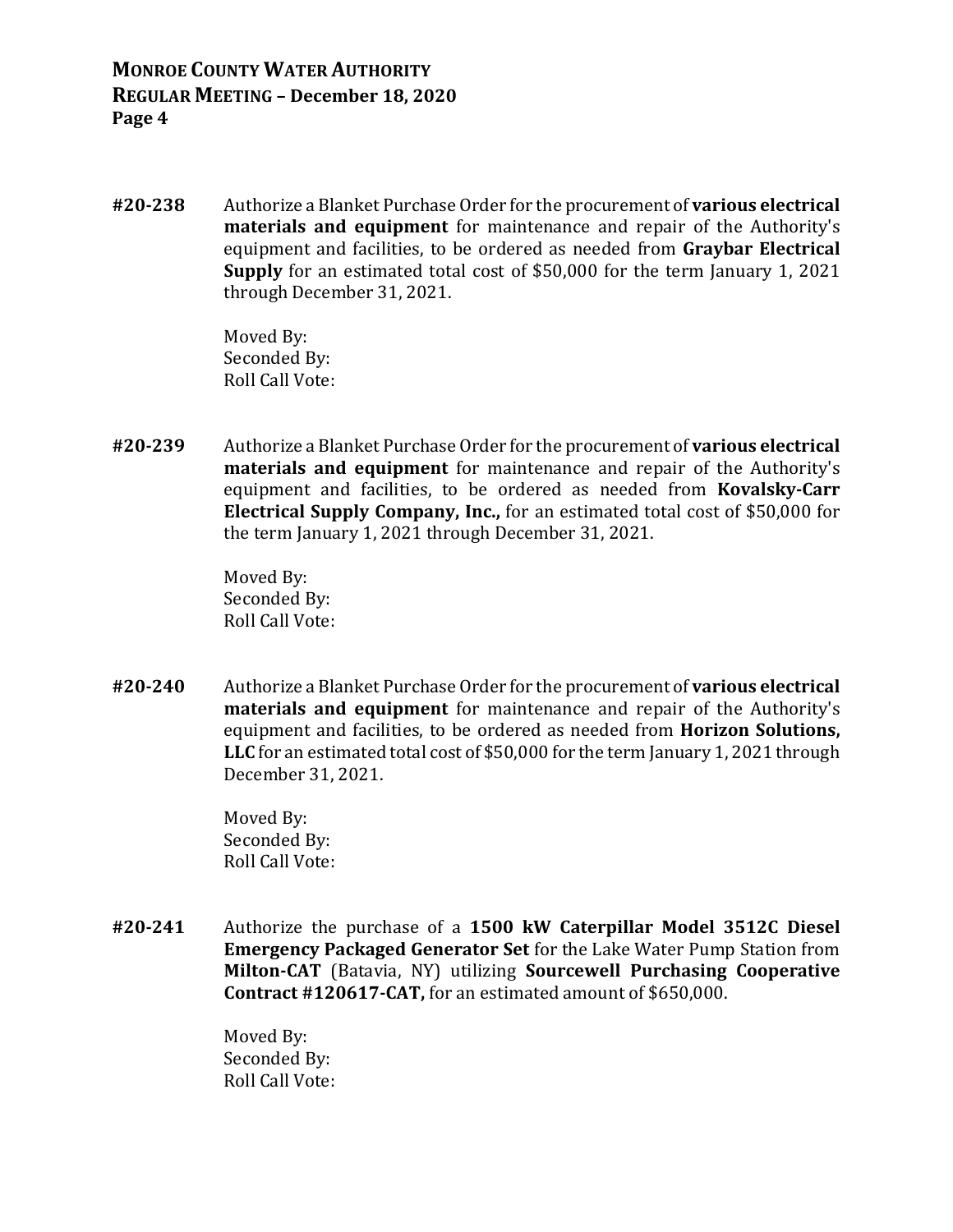**#20‐242** Authorize the as-needed purchase of **repair parts, services, and diagnostic software for the Authority's Caterpillar Emergency Electrical Power Generator equipment** from **Milton‐CAT** at the quoted unit prices for an estimated total cost of \$25,000 per contract term. The initial term is January 1 through September 30, 2021, which may be extended for two additional oneyear terms upon mutual consent.

> Moved By: Seconded By: Roll Call Vote:

**#20‐243** Authorize the purchase of **General Construction Labor Services** from **C.P. Ward, Inc.** under the terms of **Monroe County Contract BP#1108‐17 for General Construction Term Services** for an estimated total amount of \$30,000 for the contract term January 1, through December 31, 2021.

> Moved By: Seconded By: Roll Call Vote:

**#20‐244** Authorize the award of a unit price contract for the as-needed purchase of **Liquid Carbon Dioxide** to the low responsive, responsible bidder, **Irish Welding Supply Corporation,** for the bid amount of \$66,750 for an initial one year term, renewable for up to four additional one-year terms upon mutual consent. The bid amount is based upon estimated quantities, and the contract includes the option of a 3% increase in pricing per year of extension.

> Moved By: Seconded By: Roll Call Vote:

**#20‐245** Authorize the execution of a Professional Services Agreement with **Industrial Scientific Corporation** for **Confined Space Monitors with Service Program** at the unit prices proposed for a five year term.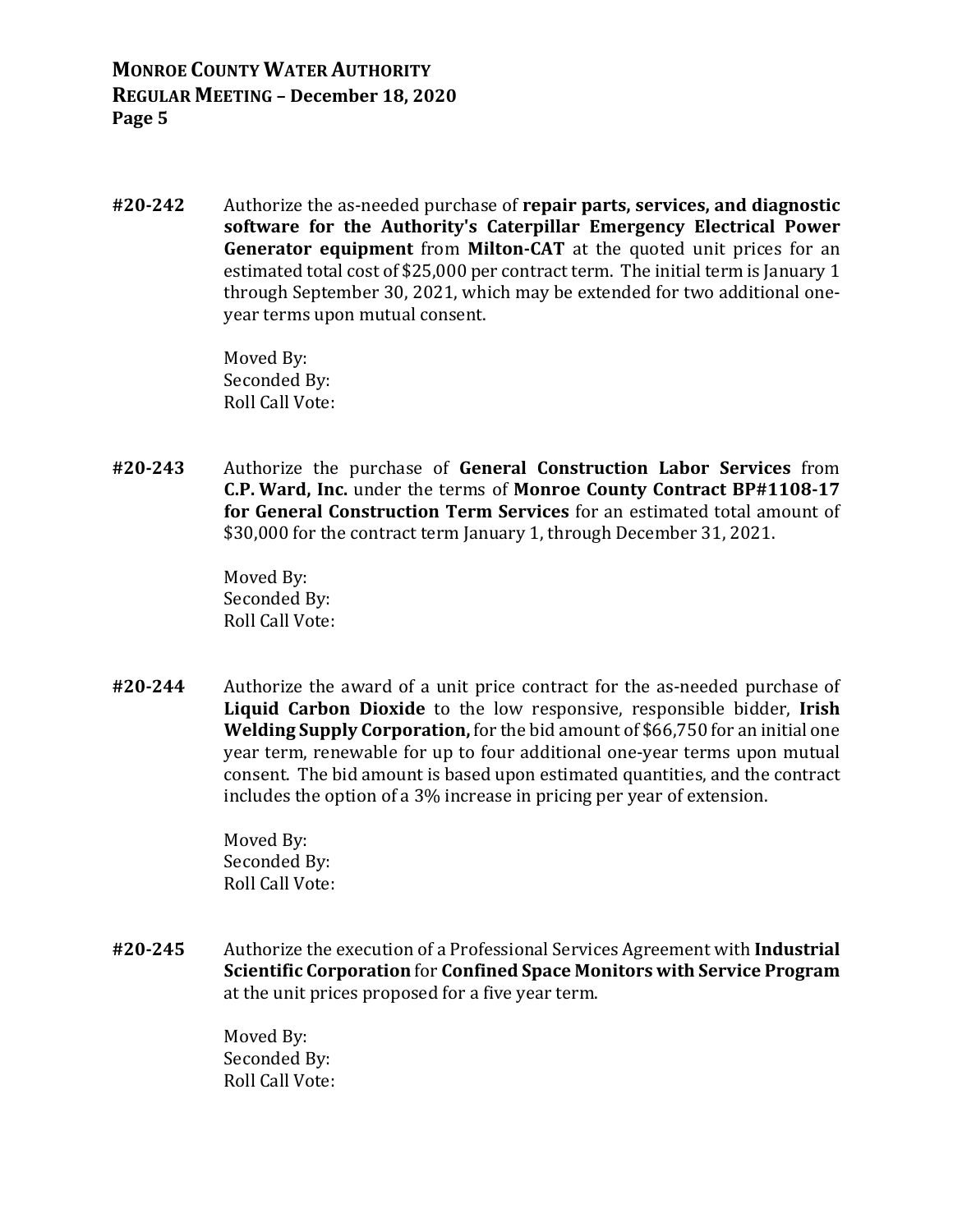**#20‐246** Authorize the Executive Director to enter into a Professional Services Agreement with **Bench Strength Partners, Inc.** for **Cellular Antenna Installation Support Services,** with the fee earned for providing services on a success-fee basis.

> Moved By: Seconded By: Roll Call Vote:

**#20‐247** Authorize the as-needed use of **New York State OGS Contract, Group #73600, Award #22802 – Information Technology Umbrella Contract**, for the procurement of **various Laptop and Desktop computers and other related equipment and supplies** throughout year 2021 for an estimated total cost of \$175,000.

> Moved By: Seconded By: Roll Call Vote:

**#20‐248 RESOLVED:**  That the Authority **hereby ratifies and confirms in every respect the change in the Authority's** *Rules for the Sale of Water and the Collection of Rents and Charges***,** as presented to this meeting and made a part of the minutes hereof, which change is **effective January 1, 2021** and is subject of a Resolution of the Authority adopted at its November 25, 2020 meeting; and the Authority hereby finds and determines that the requirements of Section 1096-a of the Public Authorities Law in connection therewith have been accomplished.

> Moved By: Seconded By: Roll Call Vote:

### **AUDIT COMMITTEE REPORT**

**#20‐249** Authorize the Executive Director to enter into an agreement for the **purchase of Excess Workers' Compensation Insurance** through **Midwest Employers Casualty Company,** as brokered through NCAComp, Inc. in accordance with the terms of such firm's written proposal, for the period of January 1, 2021 through December 31, 2021, in the estimated amount of \$90,994.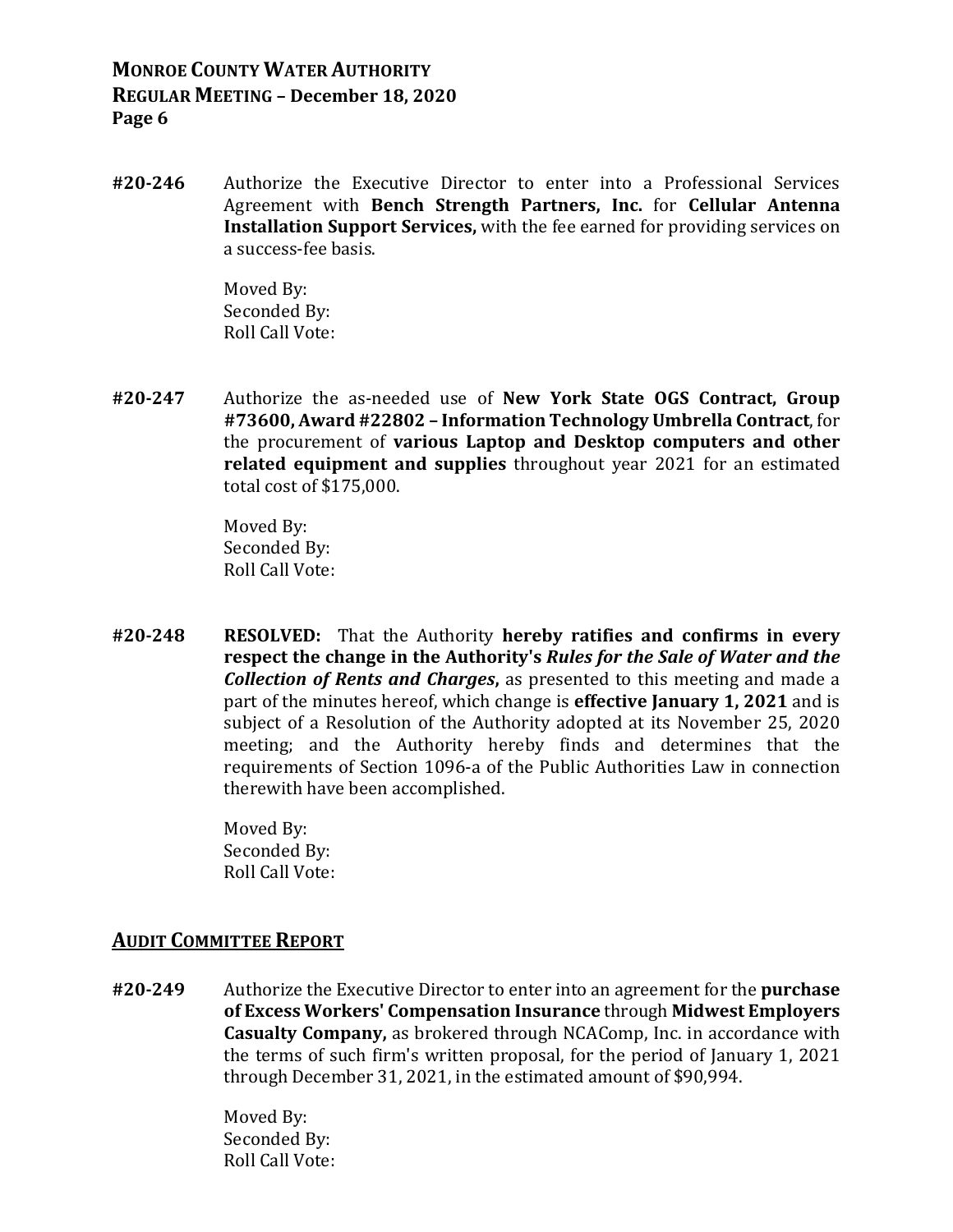**#20‐250** Based upon the review by MCWA staff, in consultation with the Authority's outside Insurance Consultant, and upon the further recommendation of the Audit Committee, the Authority hereby authorizes the Executive Director to enter into an agreement with **NCAComp, Inc.** as **Third Party Administrator for Workers' Compensation Claims** from January 1, 2021 through December 31, 2023 with an option for two additional one-year extensions upon mutual agreement in accordance with the terms of such firm's written proposal.

> Moved By: Seconded By: Roll Call Vote:

**#20‐251** Authorize the Executive Director to enter into an agreement for the **purchase of MCWA Group Life and Long Term Disability Insurances** with **Cigna Health & Life Insurance Company,** as brokered through Brown & Brown Insurance, for applicable employees at a two year guaranteed rate, as proposed, estimated at \$42,000/year based on present MCWA census.

> Moved By: Seconded By: Roll Call Vote:

**#20‐252** WHEREAS, the Monroe County Water Authority contracts with MassMutual and Reliance Trust to administer a Deferred Compensation Plan for its employees; and

> WHEREAS, the purpose of such plan is to provide employees with a convenient and tax-favored method of saving on a regular and long-term basis, and thereby provide for their retirement; and

WHEREAS, the contract will expire on December 31, 2020; and

WHEREAS, Section 9003-5(b) of the Rules and Regulations of the New York State Deferred Compensation Board allows for an additional oneyear extension from the expiration date of the contract; and

WHEREAS, the Monroe County Water Authority's Deferred Compensation Committee recommends that it is in the best interest of the Authority to extend its contract with MassMutual and Reliance Trust for a period of one year from the expiration date for reasons which include, but are not limited to, the preservation of the stability of the Plan's administration, and to prepare for the solicitation and evaluation of competitive proposals in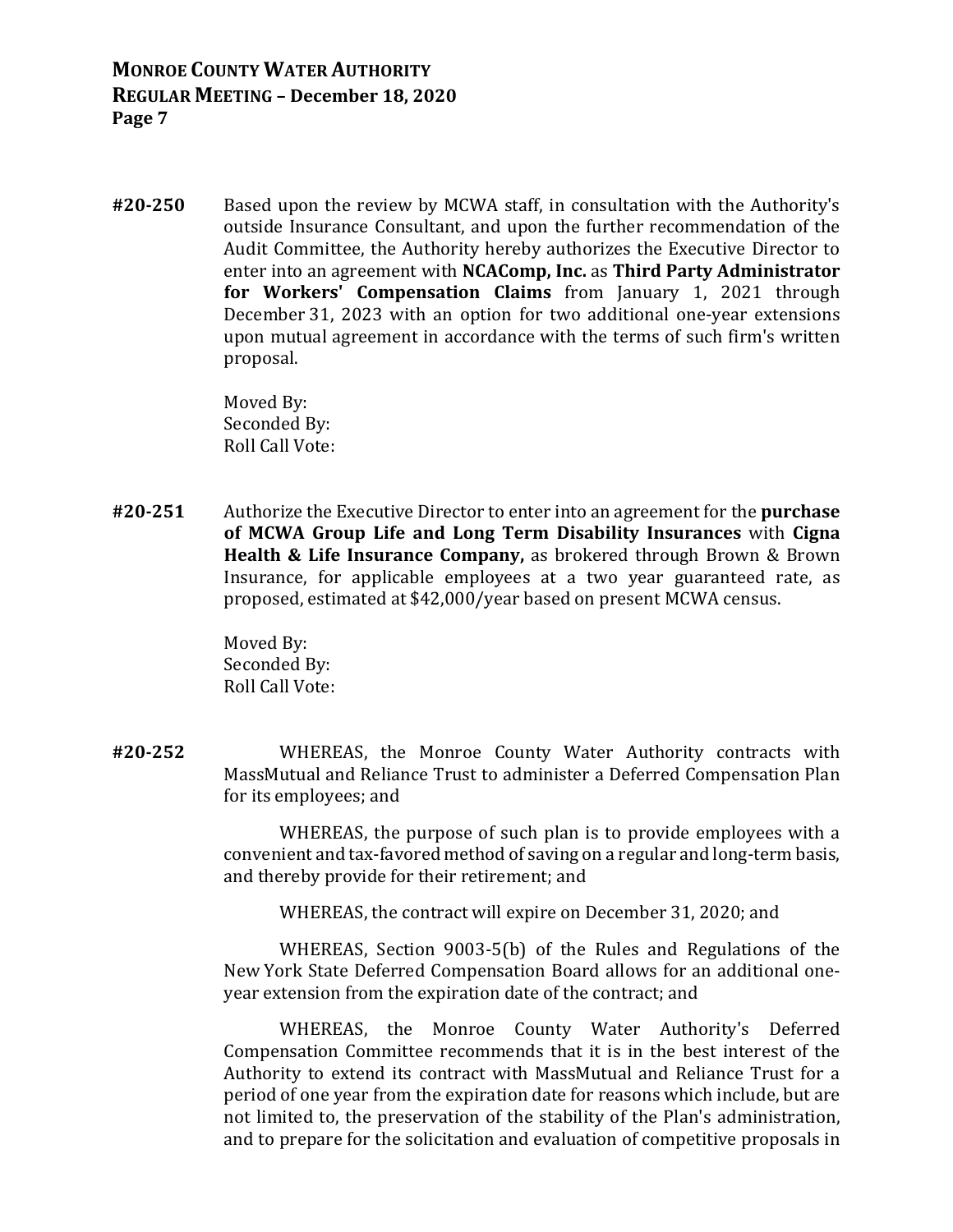accordance with Section 9003.3 of the Rules and Regulations of the New York State Deferred Compensation Board.

NOW, THEREFORE BE IT

RESOLVED: That the Monroe County Water Authority Board of Directors hereby authorizes the Executive Director, or his designee, to **extend, for a one‐year period from expiration date, its Deferred Compensation Plan Administration contract with MassMutual** in conjunction with Reliance Trust as trustee.

 Moved By: Seconded By: Roll Call Vote:

**#20‐253** The Members of the Authority expressly make the following determination for all awards of Procurement Contracts made during this meeting: (i) the proposed awardee has been found to be responsible; (ii) the proposed awardee complied with the State Finance Law provisions regarding Permissible Contacts (as defined in the Authority's Procurement Disclosure Policy); (iii) the proposed awardee has (or will prior to the final award being effective) complied with the State Finance Law provisions that require disclosure of all information required to be in the Authority's Solicitation Materials (as such term is defined in the Authority's Procurement Disclosure Policy); and (iv) the procurement process did not involve conduct that is prohibited by the Public Officers Law, the Authority's Procurement Disclosure Policy, and the Authority's Code of Ethics and Conflict of Interest Policies.

> Moved By: Seconded By: Roll Call Vote:

**#20‐254** RESOLVED by the Board of Directors of the Monroe County Water Authority that *Retention and Disposition Schedule for New York Local Government Records (LGS‐1),* issued pursuant to Article 57-A of the Arts and Cultural Affairs Law, and containing legal minimum retention periods for local government records, is hereby adopted for use by all officers in legally disposing of valueless records listed therein.

FURTHER RESOLVED: That in accordance with Article 57-A:

 (a) Only those records will be disposed of that are described in *Retention and Disposition Schedule for New York Local Government Records (LGS‐1),* after they have met the minimum retention periods described therein; and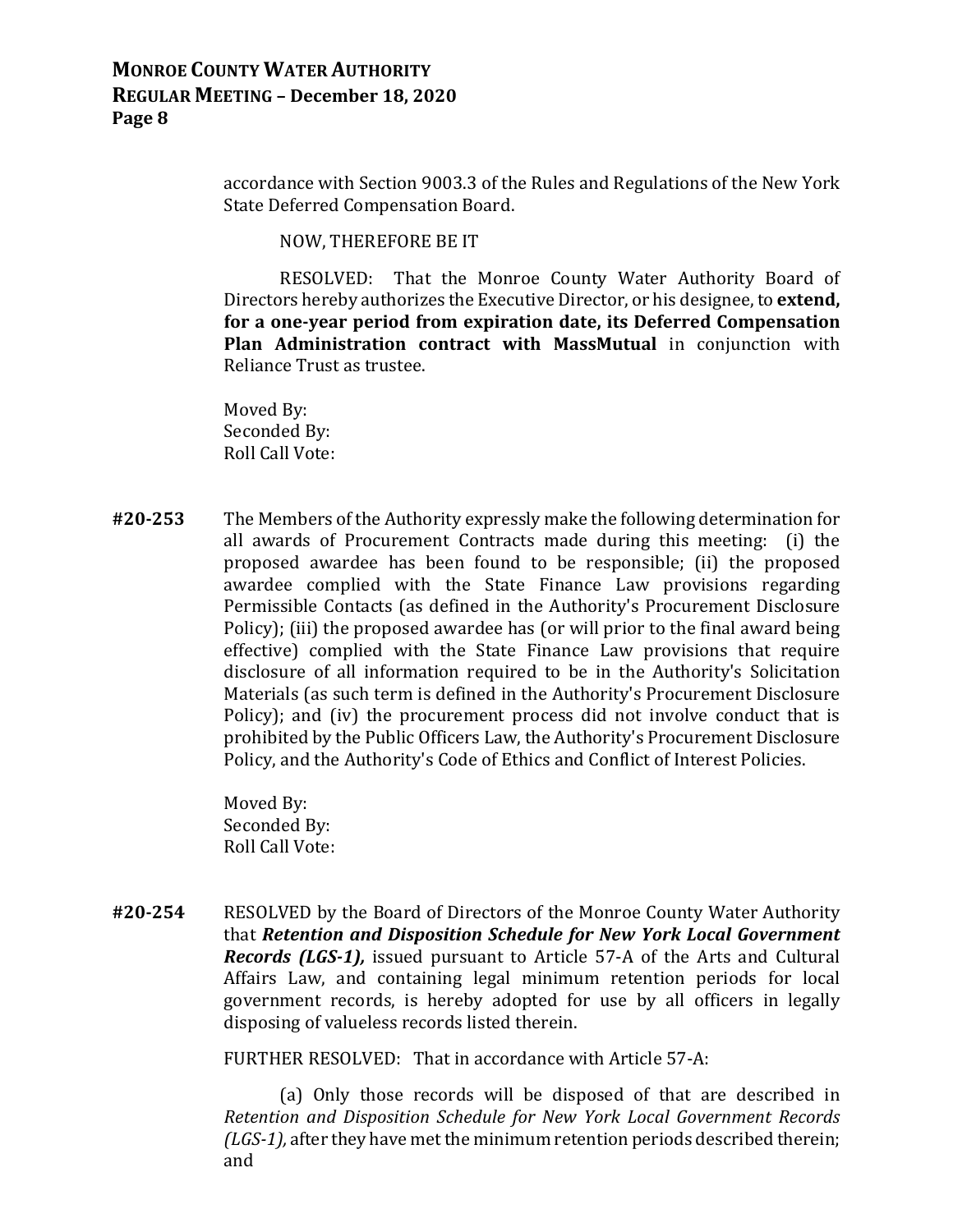(b) Only those records will be disposed of that do not have sufficient administrative, fiscal, legal, or historical value to merit retention beyond established legal minimum periods.

 Moved By: Seconded By: Roll Call Vote:

#### **GOVERNANCE COMMITTEE REPORT**

**#20‐255** Upon recommendation of the Monroe County Water Authority's Governance Committee, the Board hereby approves the Authority's **Purchasing and Procurement Guidelines,** as revised and presented.

> Moved By: Seconded By: Roll Call Vote:

**#20‐256** Upon recommendation of the Monroe County Water Authority's Governance Committee, the Board hereby re-adopts the **Procurement Disclosure Policy,** as presented.

> Moved By: Seconded By: Roll Call Vote:

**#20‐257** Upon recommendation of the Monroe County Water Authority's Governance Committee, the Board hereby re-adopts the **Professional Services Policy and Procedures,** as presented.

> Moved By: Seconded By: Roll Call Vote:

**#20‐258** Upon recommendation of the Monroe County Water Authority's Governance Committee, the Board hereby re-adopts the **Internal Controls and Financial Accountability Policy,** as presented.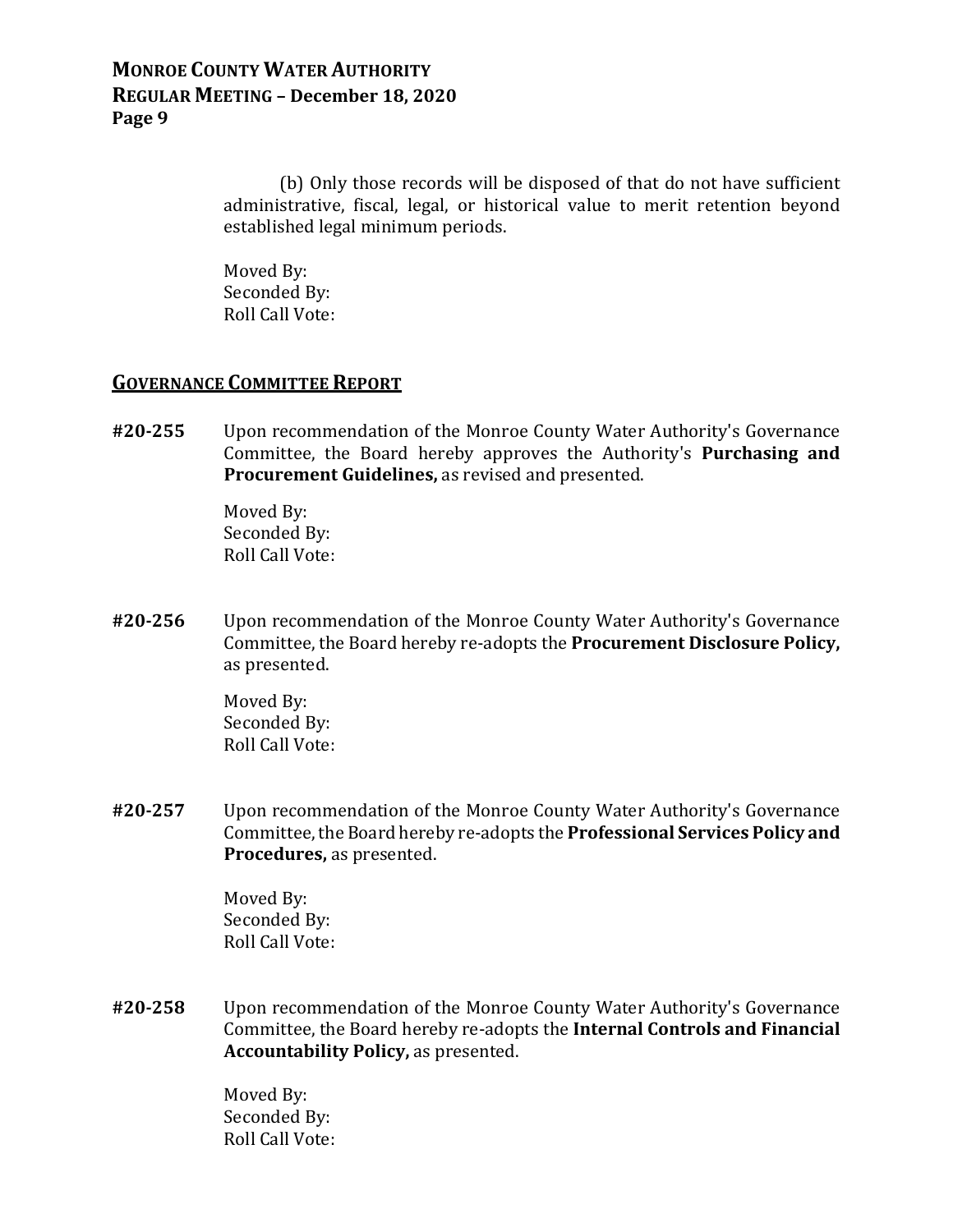**#20‐259** Upon recommendation of the Monroe County Water Authority's Governance Committee, the Board hereby re-adopts the **Policy for Tracking and Disposal of Fixed Assets,** as presented.

> Moved By: Seconded By: Roll Call Vote:

**#20‐260** Upon recommendation of the Monroe County Water Authority's Governance Committee, the Board hereby approves the **Responsibilities of Members,** as revised and presented.

> Moved By: Seconded By: Roll Call Vote:

**#20‐261** Approve **travel for selected Board Members and Staff to attend** AWWA National Convention and AWWA Conferences, NY Section – AWWA Meetings, GFOA Annual Conference, NYS-WA Meeting, NYS Department of State Educational Unit training programs, NPERLA, AMWA, and other **mission‐ related training seminars, conferences, and meetings during 2021**. The Authority will pay for expenses in accordance with its Travel and Reimbursement Policy.

> Moved By: Seconded By: Roll Call Vote:

#### **EXECUTIVE SESSION REQUESTED**

Pursuant to Section 105(l)(f) of the New York Public Officers Law in order for the full Board to discuss the employment performance history and performance evaluation of the Executive Director and Department Directors and Officers.